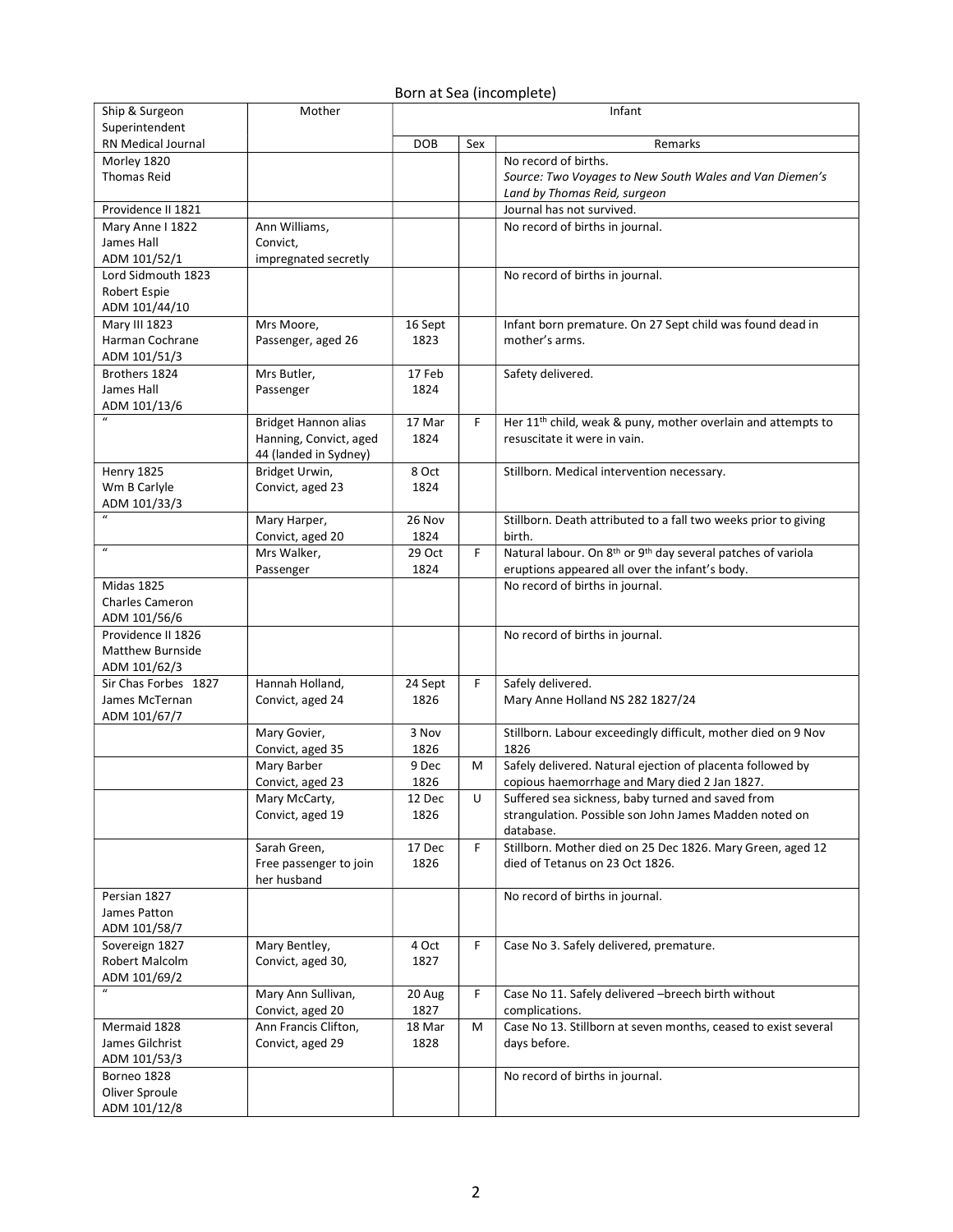| Harmony 1829                           | Lydia Blury, Steerage | 3 Dec  | M | Two hour labour, natural birth, both extremely well.                                             |
|----------------------------------------|-----------------------|--------|---|--------------------------------------------------------------------------------------------------|
| William Clifford                       | Passenger, aged 32    | 1829   |   |                                                                                                  |
| ADM 101/32/4                           |                       |        |   |                                                                                                  |
| The Lady of the Lake                   |                       |        |   | No record of births in journal. 10 free women and 19 children;                                   |
| 1829                                   |                       |        |   | 81 female prisoners and 17 children, at the time, was the largest                                |
| William Evans                          |                       |        |   | ever sent in the smallest ship ever to convey convicts.                                          |
| ADM 101/41/9                           |                       |        |   |                                                                                                  |
| Eliza III 1830<br>David Thomson        | Jane Jones,           | 21 Dec | M | Case No 46. Mother constantly sea sick and scant secretion of                                    |
| ADM 101/23/6                           | Convict, aged 20      | 1830   |   | milk. Infant weak and emaciated, expired 4 days later.                                           |
| $\boldsymbol{u}$                       | Ann Garley,           | 13 Jan | F | Case No 47. Mother's recovery slow, infant small and emaciated                                   |
|                                        | Convict, aged 40      | 1831   |   | was supported with goat's milk.                                                                  |
| $\boldsymbol{u}$                       | Ann Nott,             | 27 Feb | M | Case No 48. Infant healthy, double harelip and cleft, landed in                                  |
|                                        | Convict               | 1831   |   | good health.                                                                                     |
| Mellish 1830                           |                       |        |   | No record of births in journal.                                                                  |
| John Love                              |                       |        |   |                                                                                                  |
| ADM 101/53/2                           |                       |        |   |                                                                                                  |
| America 1831                           | Bridget Griffiths,    | 18 Dec | F | Case No 13. Nothing unusual, both well.                                                          |
| <b>Richard Lewis</b>                   | Convict,              | 1830   |   |                                                                                                  |
| ADM 101/2/4                            |                       |        |   |                                                                                                  |
|                                        | Elizabeth Paton,      | 30 Jan | М | Case No 13. Mother's recovery slow, infant fed by wet-nurse.                                     |
|                                        | Convict, aged 20      | 1831   |   |                                                                                                  |
| $\boldsymbol{u}$                       | Elizabeth Graham,     | 13 Apr | М | Case No 39. Fine male infant, mother's recovery slow.                                            |
|                                        | Convict, aged 24      | 1831   |   | George Henry Graham died 18 Aug 1831 aged 4 months.                                              |
| Mary III 1831                          | Bridget Monaghan,     | 5 Oct  | F | Safely delivered, both well.                                                                     |
| Samuel Sinclair                        | Convict, aged 23      | 1831   |   | 6 changes of each child bed and baby linen and medical                                           |
| ADM 101/51/5                           |                       |        |   | comforts.                                                                                        |
|                                        | Sarah Walton,         | 14 Oct | М | Safely delivered, short and natural labour, both did well,                                       |
|                                        | Convict               | 1831   |   | supplied with childbed and baby linen, medicines and comforts.                                   |
|                                        |                       |        |   | William Walton vaccinated on board.                                                              |
| Hydery 1832                            |                       |        |   | No record of births in journal.                                                                  |
| Allan McLaren                          |                       |        |   |                                                                                                  |
| ADM 101/35/7<br>Frances Charlotte 1833 |                       |        |   | No record of births in journal.                                                                  |
| John Osborne                           |                       |        |   |                                                                                                  |
| ADM 101/28/5                           |                       |        |   |                                                                                                  |
| Jane II 1833                           |                       |        |   | The journal has not survived.                                                                    |
| William Bryan 1833                     |                       |        |   | No record of births in journal.                                                                  |
| Thos Robertson                         |                       |        |   |                                                                                                  |
| ADM 101/74/6                           |                       |        |   |                                                                                                  |
| Edward 1834                            |                       |        |   | No record of births in journal.                                                                  |
| Joseph Steret                          |                       |        |   |                                                                                                  |
| ADM 101/22/8                           |                       |        |   |                                                                                                  |
| New Grove 1835                         | Margaret Hebbron,     | 3 Dec  | М | Case No 18. Stillborn, dead for several days.                                                    |
| David Thomson                          | Convict, aged 22      | 1835   |   |                                                                                                  |
| ADM 101/56/7                           |                       |        |   |                                                                                                  |
| $\mathbf{u}$                           | Sarah Stevens,        | 23 Dec | М | Case No 19. Strong & full term.                                                                  |
|                                        | Convict,              | 1835   |   |                                                                                                  |
| $\boldsymbol{u}$                       | Ann Robson AKA Ann    | 28 Dec | F | Case No 20. Easy labour, but mother being of a delicate                                          |
|                                        | Dixon                 | 1835   |   | disposition required more attention.                                                             |
| $\boldsymbol{\mathcal{U}}$             | Convict, aged 22      |        |   |                                                                                                  |
|                                        | Mary Morgan,          | 4 Jan  | F | Case No 21. Both well. Her 9th child, all are on board.                                          |
| $\boldsymbol{u}$                       | Convict, aged 36      | 1836   |   |                                                                                                  |
|                                        | Mary A Gates,         | 19 Mar |   | Case No 22. Stillborn, had been dead for several days.                                           |
|                                        | Convict, aged 24      | 1836   |   |                                                                                                  |
| Neva 1835<br>Hector 1835               |                       |        |   | Wrecked. Journal not survived.<br>Surgeon in his General Remarks said there were a 'few cases of |
| Morgan Price                           |                       |        |   | accouchements, but he had no case notes.                                                         |
| ADM 101/32/9                           |                       |        |   |                                                                                                  |
| Arab II 1836                           | Susan Fitzgerald,     | 14 Dec |   | Case No 4. Stillborn at Woolwich stillborn - A 'footling case, right                             |
| William Rogers                         | Convict, aged 19      | 1835   |   | foot presenting first'. Mother died 25 Dec 1835 of puerperal                                     |
| ADM 101/4/3                            |                       |        |   | fever off Sheerness.                                                                             |
| Westmoreland 1836                      | Sarah Slow,           | 31 Oct | F | Case No 24. Safely delivered but mother suffered general                                         |
| James Ellis                            | Convict,              | 1836   |   | debility and was sent to Hospital.                                                               |
|                                        |                       |        |   |                                                                                                  |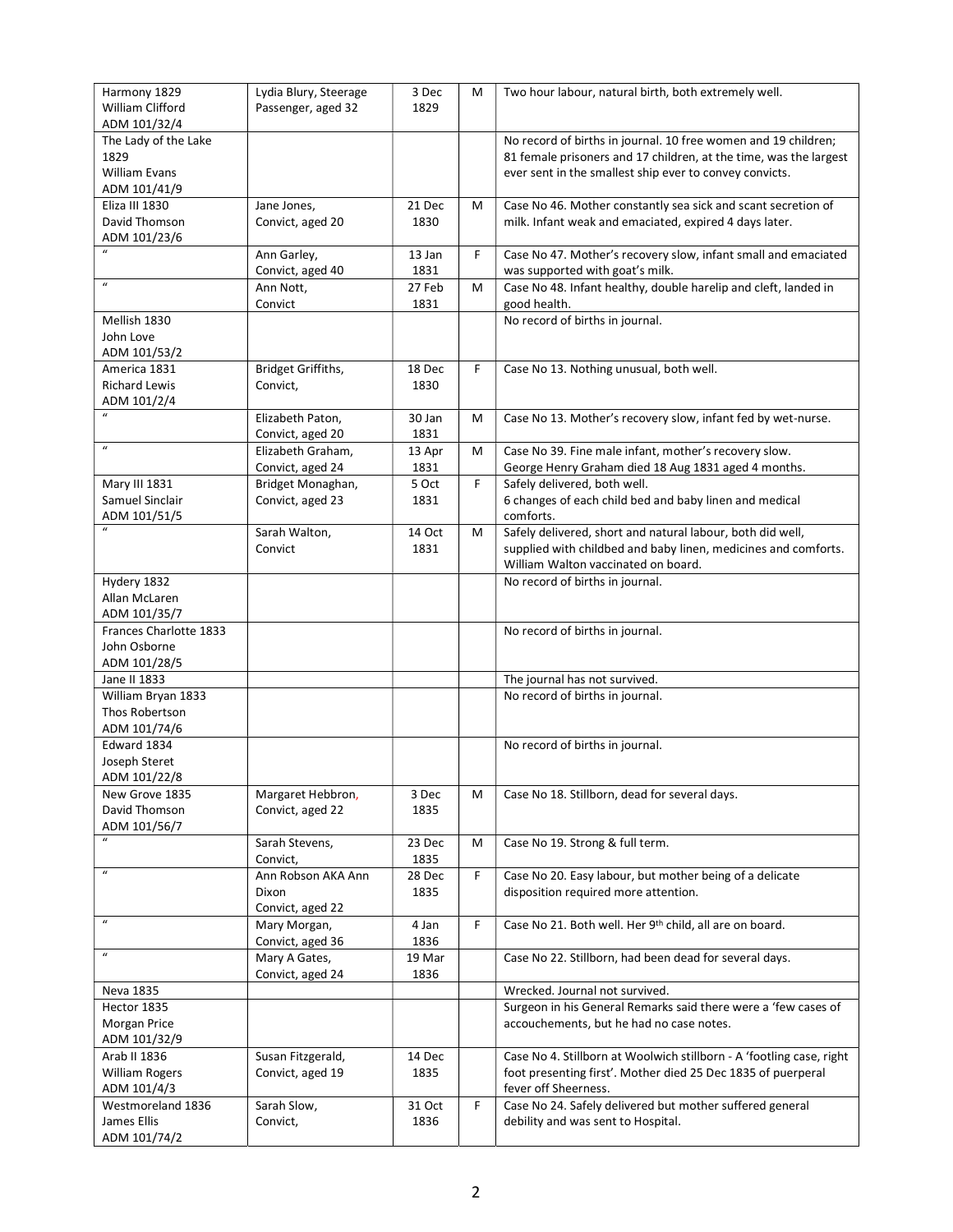| $\boldsymbol{u}$                 | Ann Serjeantson,                      | 11 Nov         | F  | Case No 44. Infant small and weak, one month premature, found                        |
|----------------------------------|---------------------------------------|----------------|----|--------------------------------------------------------------------------------------|
|                                  | Convict, aged 21                      | 1836           |    | dead 18 Nov 1836 by mother when she awoke.                                           |
| $\boldsymbol{\mathcal{U}}$       | Sarah Robinson,                       | 31 Oct         | F  | Case No 46. Concealed her labour pains and gave birth in water                       |
|                                  | Convict, aged 29                      | 1836           |    | closet. On 12 Nov abscess formed on knee and was sent to<br>Colonial Hospital 4 Dec. |
| $\boldsymbol{u}$                 | Mary Ring,                            | 24 Nov         | F  | Case No 47. Safely delivered, full term. Mary was sent to                            |
|                                  | Convict, aged 41                      |                |    | Colonial Hospital on arrival.                                                        |
| Platina 1837                     | Charlotte Shepherd,                   | 9 May          |    | Considered herself 6 months advanced, uterine derangement                            |
| Geo Ellery Forman                | Convict, aged 23                      | 1837           |    | complications, surgeon could not detect so far advanced in                           |
| ADM 101/60/1                     |                                       |                |    | pregnancy.                                                                           |
| $\boldsymbol{u}$                 | Ann Marney,                           | May 15         | М  | Gastritis while pregnant, stillborn about 7 months.                                  |
|                                  | Convict, aged 22                      | 1837           |    | Case No 9. Stillborn. In 8 <sup>th</sup> month of pregnancy fell down the            |
| Atwick 1838<br>Peter Leonard     | Frances Shepherd,<br>Convict, aged 24 | 24 Dec<br>1837 | F  | water closet ladder 12 days before parturition.                                      |
| ADM 101/6/4                      |                                       |                |    |                                                                                      |
| $\boldsymbol{\mathcal{U}}$       | Sarah Ferguson,                       | 27 Dec         | F  | Case No 10. Healthy, both well.                                                      |
|                                  | Convict, aged 26                      | 1837           |    |                                                                                      |
| Nautilus 1838                    | Maria Smith,                          | 4 Sept         |    | A widow, 6 months in Newgate, symptoms suggested early                               |
| John Grant Stewart               | Convict, aged 22                      | 1838           |    | pregnancy, but was a molar pregnancy.                                                |
| ADM 101/56/1                     |                                       |                |    |                                                                                      |
| Majestic 1839                    | Sarah Phillips,                       | 19 Oct         |    | Case No 14. Miscarried about 6 months advanced, recovery                             |
| Peter Fisher<br>ADM 101/46/4     | Convict, aged 19                      | 1838           |    | slow.                                                                                |
| Hindostan 1839                   | Elizabeth Crawford,                   | late           | М  | On Indent: James Crawford, born at sea 1839, father James                            |
|                                  | Convict                               | Aug            |    | Johnson. Died aged 5 wks at Factory Nursery. RGD 34/1/2 no 23.                       |
|                                  |                                       | 1839           |    |                                                                                      |
| $\boldsymbol{u}$                 | Elizabeth Smith,                      | July           | F  | On Indent: unnamed aged 10 weeks on arrival.                                         |
|                                  | Convict                               | 1839           |    |                                                                                      |
| Gilbert Henderson 1840           | Mary Martin,                          | Dec 7          | F  | Case No 21. Safely delivered. Emma Martin 4 month infant died                        |
| Sir John Hammett                 | Convict, aged 27                      | 1839           |    | 27 Apr 1840, 3 days after landing.                                                   |
| ADM 101/29/7<br>$\boldsymbol{u}$ |                                       |                |    |                                                                                      |
|                                  | Ann Smith,<br>Convict, aged 21        | 19 Dec<br>1839 | М  | Case No 33. Stillborn, safely delivered.                                             |
| $\boldsymbol{u}$                 | Ann Kelley,                           | 31 Dec         | М  | Case No 45. Safely delivered.                                                        |
|                                  | Convict, aged 18                      | 1839           |    |                                                                                      |
| $\boldsymbol{u}$                 | Margaret McDonald                     | 18 Jan         | М  | Case No 80. Safely delivered.                                                        |
|                                  | alias Cashen,                         | 1840           |    |                                                                                      |
| $\boldsymbol{\mathcal{U}}$       | Convict, aged 42                      | Jan 18         |    |                                                                                      |
|                                  | Catherine Barry,<br>Convict, aged 19  | 1840           | М  | Case No 83. Safely delivered.                                                        |
| $\boldsymbol{\mathcal{U}}$       | Susan Robb,                           | 8 Feb          | F. | Case No 117. Safely delivered.                                                       |
|                                  | Convict, aged 17                      | 1840           |    |                                                                                      |
| $\boldsymbol{\mathcal{U}}$       | Catherine Crick,                      | 13/14          |    | Case No 128. Safely delivered at midnight.                                           |
|                                  | Convict, aged 24                      | Feb            |    |                                                                                      |
|                                  |                                       | 1840           |    |                                                                                      |
| $\boldsymbol{\mathcal{U}}$       | Rosanna McLachlan,                    | 19 Mar         | M  | Case No 173. Safely delivered.                                                       |
| $\boldsymbol{\mathcal{U}}$       | Convict, aged 19<br>Mary Neill,       | 1840           |    | Case No 188. Safely delivered.                                                       |
|                                  | Convict, aged 28                      | 1 Apr<br>1840  | М  |                                                                                      |
| Navarino 1841                    |                                       |                |    | No record of births in journal.                                                      |
| James L Clarke                   |                                       |                |    |                                                                                      |
| ADM 101/57/2                     |                                       |                |    |                                                                                      |
| Mary Anne III 1841               |                                       |                |    | No record of births in journal.                                                      |
| James Barr                       |                                       |                |    |                                                                                      |
| ADM 101/52/4                     |                                       |                |    |                                                                                      |
| Rajah 1841<br>James Donovan      |                                       |                |    | No record of births in journal.                                                      |
| ADM 101/63/1                     |                                       |                |    |                                                                                      |
| Garland Grove 1841               | Catherine Saxerby,                    | 19 Aug         | М  | Case No 4. Safely delivered and both doing well until 13 Sept.                       |
| Robert Dobie                     | [sic: read Sackerby]                  | 1841           |    | mother insufficient milk , infant occasionally put to another                        |
| ADM 101/29/1                     | Convict, aged 19                      |                |    | breast but died on 14th.                                                             |
|                                  | Jane Willis                           | 11 Oct         | F  | Infant born the day after mother embarked. Jane Willis, aged 20                      |
|                                  | Convict                               | 1841           |    | months died in the convict nursery on 16 March 1843.                                 |
| Mexborough 1842<br>J S Hampton   |                                       |                |    | No record of births in journal.                                                      |
|                                  |                                       |                |    |                                                                                      |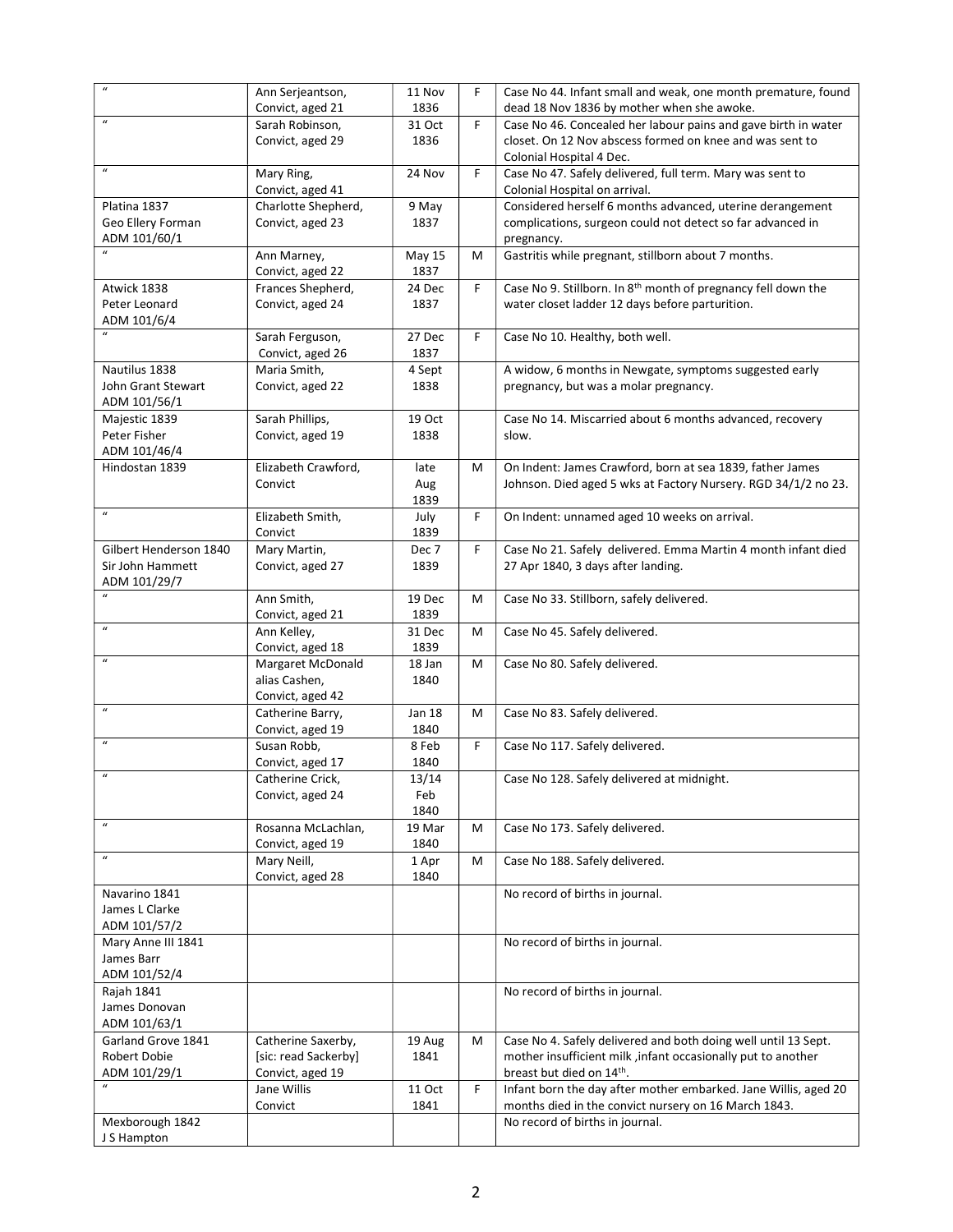| Case No 10. Stillborn. Mother treated for enteritis 27 Nov.<br>Emma Eugenia 1842<br>Ellen Burke,<br>12 Nov<br>John Kidd<br>1841<br>Convict, aged 20<br>ADM 101/25/5<br>Julia Redding,<br>F<br>No Case Note. Mary Redding 4 months old on arrival.<br>11 Dec<br>1841<br>Convict, aged 22<br>$\boldsymbol{u}$<br>Case No 7: Infant 'Laghlin' aged 6 months died 1 Mar 1842.<br>Mary McLaughlin,<br>Early<br>[sic: read McLachan]<br>Case No 9: Mother chronic disease by confinement and<br>Sept<br>Convict, aged 27<br>1841<br>exposure travelling from Newcastle upon Tyne within 3 weeks<br>after her accouchement, died on 30 Mar 1842.<br>$\boldsymbol{u}$<br>Sarah Thomson<br>abt 9<br>Case No 10. Infant Thomson, aged 4 months died of fits on 12<br>Dec 1842. Father of child John Mackintosh.<br>Convict<br>Sept<br>1841<br>$\boldsymbol{u}$<br>Catherine Bell,<br>F<br>On Indent: Maria Bell, aged 3 months on arrival.<br>9 Jan<br>Mary Bell, aged 18 months died at the Cascades on 12 Jul 1843.<br>Convict, aged 25<br>1842<br>Hope 1842<br>Jane Holden,<br>2 July<br>unk<br>Labour with convulsions. No sign of milk, and gradually<br><b>Richard Lewis</b><br>[sic: read Sarah Jane<br>recovered.<br>1842<br>ADM 101/35/5<br>Holden]<br>Convict, aged 24<br>Ann Gifford<br>Case No 162. Infant brought up by hand and nursed by Margaret<br>Royal Admiral 1842<br>19 June<br>М<br>J R Roberts<br>Galvin but did not improve and died 9 Sept. Mother unable to<br>Convict, aged 27<br>1842<br>ADM 101/65/3<br>nurse, due to epilepsy and seized with haemoptysis.<br>Jane Ogden<br>20 June<br>M<br>No case notes - parturition 20 June. George Ogden, aged 3<br>Convict, aged 24<br>1842<br>months landed noted on Indent. Jane ill on 7 April with<br>bronchitis, later in June had diarrhoea.<br>$\boldsymbol{u}$<br>Jemima Street.<br>23 June<br>F<br>Case No 168 & 173. Mother's diarrhoea destroyed lactation.<br>1842<br>Infant weak with convulsions and died Aug 7th.<br>a free passenger<br>$\boldsymbol{u}$<br>Jane O'Hara,<br>F<br>On Indent: Mary O'Hara, aged 4 months landed<br>29 June<br>1842<br>Convict, aged 21<br>$\boldsymbol{u}$<br>Margaret Galvin,<br>17 July<br>F<br>Case No 164 & 171. Infant gradually wasted and died 17 days<br>Convict, aged 25<br>1842<br>old.<br>$\boldsymbol{\mathcal{U}}$<br>F<br>Case No 169. Infant 6 days old was suddenly seized with<br>Jane Martin AKA Jane<br>20 July<br>convulsions, and died. Mother has had several children and all<br>Bailey, age 25<br>1842<br>died similarly.<br>$\boldsymbol{\mathcal{U}}$<br>F<br>Rose Connor,<br>Arrived on board 7 April, attacked with diarrhoea. Mary Connor<br>9 Sept<br>daughter, Father James Cunningham on database.<br>Convict, aged 24<br>1842<br>Case No 5. Safely delivered and doing well until 9 Oct when<br>Waverley 1842<br>Esther Fynn,<br>6 Oct<br>mother had no milk and infant was 'accustomed' to oatmeal<br>Samuel Mackay<br>Convict, aged 36<br>1842<br>ADM 101/73/8<br>gruel.<br>Mary Williams,<br>Susannah Williams RGD 33/1843/1222 registered by surgeon in<br>Garland Grove 1843<br>F<br>3 Oct<br>William Bland<br>Convict<br>1842<br>Hobart.<br>ADM 101/29/2<br>$\mathbf{u}$<br>22 Oct<br>М<br>Case No 4. Repeated false labour pains before giving birth to fine<br>Ann Stanley,<br>boy, both doing well, until 28/29 Oct. when Ann became<br>1842<br>Convict<br>incoherent and on 1 Nov suddenly died of apoplexy. William<br>Stanley, aged 19 days, RGD 33/1843/1223 death registered by<br>surgeon in Hobart.<br>$\boldsymbol{u}$<br>Mary Alexander,<br>15 Dec<br>Landed aged 5 weeks.<br>М<br>[sic: read Mary Ann]<br>1842<br>Birth John Alexander RGD 33/1843/1224 registered by surgeon<br>Convict<br>in Hobart.<br>$\boldsymbol{\mathcal{U}}$<br>Mary Ann Gillett<br>Samuel RGD 33/1843/1225 - died aged one week registered by<br>10 Dec<br>M<br>1842<br>surgeon in Hobart.<br>Convict<br>Margaret 1843<br>No record of births in journal.<br>John Arnold Mould<br>ADM 101/48/8<br>Mary Harrowhile,<br>Case No 3. Safely delivered, fine full grown infant after 4 hour<br>East London 1843<br>16 May<br>F<br>[sic: read Harrowhill]<br><b>Edward Caldwell</b><br>1843<br>labour.<br>ADM 101/22/1<br>Convict, aged 36 | ADM 101/53/5 |  |   |                                                                   |
|---------------------------------------------------------------------------------------------------------------------------------------------------------------------------------------------------------------------------------------------------------------------------------------------------------------------------------------------------------------------------------------------------------------------------------------------------------------------------------------------------------------------------------------------------------------------------------------------------------------------------------------------------------------------------------------------------------------------------------------------------------------------------------------------------------------------------------------------------------------------------------------------------------------------------------------------------------------------------------------------------------------------------------------------------------------------------------------------------------------------------------------------------------------------------------------------------------------------------------------------------------------------------------------------------------------------------------------------------------------------------------------------------------------------------------------------------------------------------------------------------------------------------------------------------------------------------------------------------------------------------------------------------------------------------------------------------------------------------------------------------------------------------------------------------------------------------------------------------------------------------------------------------------------------------------------------------------------------------------------------------------------------------------------------------------------------------------------------------------------------------------------------------------------------------------------------------------------------------------------------------------------------------------------------------------------------------------------------------------------------------------------------------------------------------------------------------------------------------------------------------------------------------------------------------------------------------------------------------------------------------------------------------------------------------------------------------------------------------------------------------------------------------------------------------------------------------------------------------------------------------------------------------------------------------------------------------------------------------------------------------------------------------------------------------------------------------------------------------------------------------------------------------------------------------------------------------------------------------------------------------------------------------------------------------------------------------------------------------------------------------------------------------------------------------------------------------------------------------------------------------------------------------------------------------------------------------------------------------------------------------------------------------------------------------------------------------------------------------------------------------------------------------------------------------------------------------------------------------------------------------------------------------------------------------------------------------------------------------------------------------------------------------------------------------------------------------------------------------------------------------------------------------------------------------------------------------------------------------------------------------------------------------|--------------|--|---|-------------------------------------------------------------------|
|                                                                                                                                                                                                                                                                                                                                                                                                                                                                                                                                                                                                                                                                                                                                                                                                                                                                                                                                                                                                                                                                                                                                                                                                                                                                                                                                                                                                                                                                                                                                                                                                                                                                                                                                                                                                                                                                                                                                                                                                                                                                                                                                                                                                                                                                                                                                                                                                                                                                                                                                                                                                                                                                                                                                                                                                                                                                                                                                                                                                                                                                                                                                                                                                                                                                                                                                                                                                                                                                                                                                                                                                                                                                                                                                                                                                                                                                                                                                                                                                                                                                                                                                                                                                                                                                           |              |  |   |                                                                   |
|                                                                                                                                                                                                                                                                                                                                                                                                                                                                                                                                                                                                                                                                                                                                                                                                                                                                                                                                                                                                                                                                                                                                                                                                                                                                                                                                                                                                                                                                                                                                                                                                                                                                                                                                                                                                                                                                                                                                                                                                                                                                                                                                                                                                                                                                                                                                                                                                                                                                                                                                                                                                                                                                                                                                                                                                                                                                                                                                                                                                                                                                                                                                                                                                                                                                                                                                                                                                                                                                                                                                                                                                                                                                                                                                                                                                                                                                                                                                                                                                                                                                                                                                                                                                                                                                           |              |  |   |                                                                   |
|                                                                                                                                                                                                                                                                                                                                                                                                                                                                                                                                                                                                                                                                                                                                                                                                                                                                                                                                                                                                                                                                                                                                                                                                                                                                                                                                                                                                                                                                                                                                                                                                                                                                                                                                                                                                                                                                                                                                                                                                                                                                                                                                                                                                                                                                                                                                                                                                                                                                                                                                                                                                                                                                                                                                                                                                                                                                                                                                                                                                                                                                                                                                                                                                                                                                                                                                                                                                                                                                                                                                                                                                                                                                                                                                                                                                                                                                                                                                                                                                                                                                                                                                                                                                                                                                           |              |  |   |                                                                   |
|                                                                                                                                                                                                                                                                                                                                                                                                                                                                                                                                                                                                                                                                                                                                                                                                                                                                                                                                                                                                                                                                                                                                                                                                                                                                                                                                                                                                                                                                                                                                                                                                                                                                                                                                                                                                                                                                                                                                                                                                                                                                                                                                                                                                                                                                                                                                                                                                                                                                                                                                                                                                                                                                                                                                                                                                                                                                                                                                                                                                                                                                                                                                                                                                                                                                                                                                                                                                                                                                                                                                                                                                                                                                                                                                                                                                                                                                                                                                                                                                                                                                                                                                                                                                                                                                           |              |  |   |                                                                   |
|                                                                                                                                                                                                                                                                                                                                                                                                                                                                                                                                                                                                                                                                                                                                                                                                                                                                                                                                                                                                                                                                                                                                                                                                                                                                                                                                                                                                                                                                                                                                                                                                                                                                                                                                                                                                                                                                                                                                                                                                                                                                                                                                                                                                                                                                                                                                                                                                                                                                                                                                                                                                                                                                                                                                                                                                                                                                                                                                                                                                                                                                                                                                                                                                                                                                                                                                                                                                                                                                                                                                                                                                                                                                                                                                                                                                                                                                                                                                                                                                                                                                                                                                                                                                                                                                           |              |  |   |                                                                   |
|                                                                                                                                                                                                                                                                                                                                                                                                                                                                                                                                                                                                                                                                                                                                                                                                                                                                                                                                                                                                                                                                                                                                                                                                                                                                                                                                                                                                                                                                                                                                                                                                                                                                                                                                                                                                                                                                                                                                                                                                                                                                                                                                                                                                                                                                                                                                                                                                                                                                                                                                                                                                                                                                                                                                                                                                                                                                                                                                                                                                                                                                                                                                                                                                                                                                                                                                                                                                                                                                                                                                                                                                                                                                                                                                                                                                                                                                                                                                                                                                                                                                                                                                                                                                                                                                           |              |  |   |                                                                   |
|                                                                                                                                                                                                                                                                                                                                                                                                                                                                                                                                                                                                                                                                                                                                                                                                                                                                                                                                                                                                                                                                                                                                                                                                                                                                                                                                                                                                                                                                                                                                                                                                                                                                                                                                                                                                                                                                                                                                                                                                                                                                                                                                                                                                                                                                                                                                                                                                                                                                                                                                                                                                                                                                                                                                                                                                                                                                                                                                                                                                                                                                                                                                                                                                                                                                                                                                                                                                                                                                                                                                                                                                                                                                                                                                                                                                                                                                                                                                                                                                                                                                                                                                                                                                                                                                           |              |  |   |                                                                   |
|                                                                                                                                                                                                                                                                                                                                                                                                                                                                                                                                                                                                                                                                                                                                                                                                                                                                                                                                                                                                                                                                                                                                                                                                                                                                                                                                                                                                                                                                                                                                                                                                                                                                                                                                                                                                                                                                                                                                                                                                                                                                                                                                                                                                                                                                                                                                                                                                                                                                                                                                                                                                                                                                                                                                                                                                                                                                                                                                                                                                                                                                                                                                                                                                                                                                                                                                                                                                                                                                                                                                                                                                                                                                                                                                                                                                                                                                                                                                                                                                                                                                                                                                                                                                                                                                           |              |  |   |                                                                   |
|                                                                                                                                                                                                                                                                                                                                                                                                                                                                                                                                                                                                                                                                                                                                                                                                                                                                                                                                                                                                                                                                                                                                                                                                                                                                                                                                                                                                                                                                                                                                                                                                                                                                                                                                                                                                                                                                                                                                                                                                                                                                                                                                                                                                                                                                                                                                                                                                                                                                                                                                                                                                                                                                                                                                                                                                                                                                                                                                                                                                                                                                                                                                                                                                                                                                                                                                                                                                                                                                                                                                                                                                                                                                                                                                                                                                                                                                                                                                                                                                                                                                                                                                                                                                                                                                           |              |  |   |                                                                   |
|                                                                                                                                                                                                                                                                                                                                                                                                                                                                                                                                                                                                                                                                                                                                                                                                                                                                                                                                                                                                                                                                                                                                                                                                                                                                                                                                                                                                                                                                                                                                                                                                                                                                                                                                                                                                                                                                                                                                                                                                                                                                                                                                                                                                                                                                                                                                                                                                                                                                                                                                                                                                                                                                                                                                                                                                                                                                                                                                                                                                                                                                                                                                                                                                                                                                                                                                                                                                                                                                                                                                                                                                                                                                                                                                                                                                                                                                                                                                                                                                                                                                                                                                                                                                                                                                           |              |  |   |                                                                   |
|                                                                                                                                                                                                                                                                                                                                                                                                                                                                                                                                                                                                                                                                                                                                                                                                                                                                                                                                                                                                                                                                                                                                                                                                                                                                                                                                                                                                                                                                                                                                                                                                                                                                                                                                                                                                                                                                                                                                                                                                                                                                                                                                                                                                                                                                                                                                                                                                                                                                                                                                                                                                                                                                                                                                                                                                                                                                                                                                                                                                                                                                                                                                                                                                                                                                                                                                                                                                                                                                                                                                                                                                                                                                                                                                                                                                                                                                                                                                                                                                                                                                                                                                                                                                                                                                           |              |  |   |                                                                   |
|                                                                                                                                                                                                                                                                                                                                                                                                                                                                                                                                                                                                                                                                                                                                                                                                                                                                                                                                                                                                                                                                                                                                                                                                                                                                                                                                                                                                                                                                                                                                                                                                                                                                                                                                                                                                                                                                                                                                                                                                                                                                                                                                                                                                                                                                                                                                                                                                                                                                                                                                                                                                                                                                                                                                                                                                                                                                                                                                                                                                                                                                                                                                                                                                                                                                                                                                                                                                                                                                                                                                                                                                                                                                                                                                                                                                                                                                                                                                                                                                                                                                                                                                                                                                                                                                           |              |  |   |                                                                   |
|                                                                                                                                                                                                                                                                                                                                                                                                                                                                                                                                                                                                                                                                                                                                                                                                                                                                                                                                                                                                                                                                                                                                                                                                                                                                                                                                                                                                                                                                                                                                                                                                                                                                                                                                                                                                                                                                                                                                                                                                                                                                                                                                                                                                                                                                                                                                                                                                                                                                                                                                                                                                                                                                                                                                                                                                                                                                                                                                                                                                                                                                                                                                                                                                                                                                                                                                                                                                                                                                                                                                                                                                                                                                                                                                                                                                                                                                                                                                                                                                                                                                                                                                                                                                                                                                           |              |  |   |                                                                   |
|                                                                                                                                                                                                                                                                                                                                                                                                                                                                                                                                                                                                                                                                                                                                                                                                                                                                                                                                                                                                                                                                                                                                                                                                                                                                                                                                                                                                                                                                                                                                                                                                                                                                                                                                                                                                                                                                                                                                                                                                                                                                                                                                                                                                                                                                                                                                                                                                                                                                                                                                                                                                                                                                                                                                                                                                                                                                                                                                                                                                                                                                                                                                                                                                                                                                                                                                                                                                                                                                                                                                                                                                                                                                                                                                                                                                                                                                                                                                                                                                                                                                                                                                                                                                                                                                           |              |  |   |                                                                   |
|                                                                                                                                                                                                                                                                                                                                                                                                                                                                                                                                                                                                                                                                                                                                                                                                                                                                                                                                                                                                                                                                                                                                                                                                                                                                                                                                                                                                                                                                                                                                                                                                                                                                                                                                                                                                                                                                                                                                                                                                                                                                                                                                                                                                                                                                                                                                                                                                                                                                                                                                                                                                                                                                                                                                                                                                                                                                                                                                                                                                                                                                                                                                                                                                                                                                                                                                                                                                                                                                                                                                                                                                                                                                                                                                                                                                                                                                                                                                                                                                                                                                                                                                                                                                                                                                           |              |  |   |                                                                   |
|                                                                                                                                                                                                                                                                                                                                                                                                                                                                                                                                                                                                                                                                                                                                                                                                                                                                                                                                                                                                                                                                                                                                                                                                                                                                                                                                                                                                                                                                                                                                                                                                                                                                                                                                                                                                                                                                                                                                                                                                                                                                                                                                                                                                                                                                                                                                                                                                                                                                                                                                                                                                                                                                                                                                                                                                                                                                                                                                                                                                                                                                                                                                                                                                                                                                                                                                                                                                                                                                                                                                                                                                                                                                                                                                                                                                                                                                                                                                                                                                                                                                                                                                                                                                                                                                           |              |  |   |                                                                   |
|                                                                                                                                                                                                                                                                                                                                                                                                                                                                                                                                                                                                                                                                                                                                                                                                                                                                                                                                                                                                                                                                                                                                                                                                                                                                                                                                                                                                                                                                                                                                                                                                                                                                                                                                                                                                                                                                                                                                                                                                                                                                                                                                                                                                                                                                                                                                                                                                                                                                                                                                                                                                                                                                                                                                                                                                                                                                                                                                                                                                                                                                                                                                                                                                                                                                                                                                                                                                                                                                                                                                                                                                                                                                                                                                                                                                                                                                                                                                                                                                                                                                                                                                                                                                                                                                           |              |  |   |                                                                   |
|                                                                                                                                                                                                                                                                                                                                                                                                                                                                                                                                                                                                                                                                                                                                                                                                                                                                                                                                                                                                                                                                                                                                                                                                                                                                                                                                                                                                                                                                                                                                                                                                                                                                                                                                                                                                                                                                                                                                                                                                                                                                                                                                                                                                                                                                                                                                                                                                                                                                                                                                                                                                                                                                                                                                                                                                                                                                                                                                                                                                                                                                                                                                                                                                                                                                                                                                                                                                                                                                                                                                                                                                                                                                                                                                                                                                                                                                                                                                                                                                                                                                                                                                                                                                                                                                           |              |  |   |                                                                   |
|                                                                                                                                                                                                                                                                                                                                                                                                                                                                                                                                                                                                                                                                                                                                                                                                                                                                                                                                                                                                                                                                                                                                                                                                                                                                                                                                                                                                                                                                                                                                                                                                                                                                                                                                                                                                                                                                                                                                                                                                                                                                                                                                                                                                                                                                                                                                                                                                                                                                                                                                                                                                                                                                                                                                                                                                                                                                                                                                                                                                                                                                                                                                                                                                                                                                                                                                                                                                                                                                                                                                                                                                                                                                                                                                                                                                                                                                                                                                                                                                                                                                                                                                                                                                                                                                           |              |  |   |                                                                   |
|                                                                                                                                                                                                                                                                                                                                                                                                                                                                                                                                                                                                                                                                                                                                                                                                                                                                                                                                                                                                                                                                                                                                                                                                                                                                                                                                                                                                                                                                                                                                                                                                                                                                                                                                                                                                                                                                                                                                                                                                                                                                                                                                                                                                                                                                                                                                                                                                                                                                                                                                                                                                                                                                                                                                                                                                                                                                                                                                                                                                                                                                                                                                                                                                                                                                                                                                                                                                                                                                                                                                                                                                                                                                                                                                                                                                                                                                                                                                                                                                                                                                                                                                                                                                                                                                           |              |  |   |                                                                   |
|                                                                                                                                                                                                                                                                                                                                                                                                                                                                                                                                                                                                                                                                                                                                                                                                                                                                                                                                                                                                                                                                                                                                                                                                                                                                                                                                                                                                                                                                                                                                                                                                                                                                                                                                                                                                                                                                                                                                                                                                                                                                                                                                                                                                                                                                                                                                                                                                                                                                                                                                                                                                                                                                                                                                                                                                                                                                                                                                                                                                                                                                                                                                                                                                                                                                                                                                                                                                                                                                                                                                                                                                                                                                                                                                                                                                                                                                                                                                                                                                                                                                                                                                                                                                                                                                           |              |  |   |                                                                   |
|                                                                                                                                                                                                                                                                                                                                                                                                                                                                                                                                                                                                                                                                                                                                                                                                                                                                                                                                                                                                                                                                                                                                                                                                                                                                                                                                                                                                                                                                                                                                                                                                                                                                                                                                                                                                                                                                                                                                                                                                                                                                                                                                                                                                                                                                                                                                                                                                                                                                                                                                                                                                                                                                                                                                                                                                                                                                                                                                                                                                                                                                                                                                                                                                                                                                                                                                                                                                                                                                                                                                                                                                                                                                                                                                                                                                                                                                                                                                                                                                                                                                                                                                                                                                                                                                           |              |  |   |                                                                   |
|                                                                                                                                                                                                                                                                                                                                                                                                                                                                                                                                                                                                                                                                                                                                                                                                                                                                                                                                                                                                                                                                                                                                                                                                                                                                                                                                                                                                                                                                                                                                                                                                                                                                                                                                                                                                                                                                                                                                                                                                                                                                                                                                                                                                                                                                                                                                                                                                                                                                                                                                                                                                                                                                                                                                                                                                                                                                                                                                                                                                                                                                                                                                                                                                                                                                                                                                                                                                                                                                                                                                                                                                                                                                                                                                                                                                                                                                                                                                                                                                                                                                                                                                                                                                                                                                           |              |  |   |                                                                   |
|                                                                                                                                                                                                                                                                                                                                                                                                                                                                                                                                                                                                                                                                                                                                                                                                                                                                                                                                                                                                                                                                                                                                                                                                                                                                                                                                                                                                                                                                                                                                                                                                                                                                                                                                                                                                                                                                                                                                                                                                                                                                                                                                                                                                                                                                                                                                                                                                                                                                                                                                                                                                                                                                                                                                                                                                                                                                                                                                                                                                                                                                                                                                                                                                                                                                                                                                                                                                                                                                                                                                                                                                                                                                                                                                                                                                                                                                                                                                                                                                                                                                                                                                                                                                                                                                           |              |  |   |                                                                   |
|                                                                                                                                                                                                                                                                                                                                                                                                                                                                                                                                                                                                                                                                                                                                                                                                                                                                                                                                                                                                                                                                                                                                                                                                                                                                                                                                                                                                                                                                                                                                                                                                                                                                                                                                                                                                                                                                                                                                                                                                                                                                                                                                                                                                                                                                                                                                                                                                                                                                                                                                                                                                                                                                                                                                                                                                                                                                                                                                                                                                                                                                                                                                                                                                                                                                                                                                                                                                                                                                                                                                                                                                                                                                                                                                                                                                                                                                                                                                                                                                                                                                                                                                                                                                                                                                           |              |  |   |                                                                   |
|                                                                                                                                                                                                                                                                                                                                                                                                                                                                                                                                                                                                                                                                                                                                                                                                                                                                                                                                                                                                                                                                                                                                                                                                                                                                                                                                                                                                                                                                                                                                                                                                                                                                                                                                                                                                                                                                                                                                                                                                                                                                                                                                                                                                                                                                                                                                                                                                                                                                                                                                                                                                                                                                                                                                                                                                                                                                                                                                                                                                                                                                                                                                                                                                                                                                                                                                                                                                                                                                                                                                                                                                                                                                                                                                                                                                                                                                                                                                                                                                                                                                                                                                                                                                                                                                           |              |  |   |                                                                   |
|                                                                                                                                                                                                                                                                                                                                                                                                                                                                                                                                                                                                                                                                                                                                                                                                                                                                                                                                                                                                                                                                                                                                                                                                                                                                                                                                                                                                                                                                                                                                                                                                                                                                                                                                                                                                                                                                                                                                                                                                                                                                                                                                                                                                                                                                                                                                                                                                                                                                                                                                                                                                                                                                                                                                                                                                                                                                                                                                                                                                                                                                                                                                                                                                                                                                                                                                                                                                                                                                                                                                                                                                                                                                                                                                                                                                                                                                                                                                                                                                                                                                                                                                                                                                                                                                           |              |  |   |                                                                   |
|                                                                                                                                                                                                                                                                                                                                                                                                                                                                                                                                                                                                                                                                                                                                                                                                                                                                                                                                                                                                                                                                                                                                                                                                                                                                                                                                                                                                                                                                                                                                                                                                                                                                                                                                                                                                                                                                                                                                                                                                                                                                                                                                                                                                                                                                                                                                                                                                                                                                                                                                                                                                                                                                                                                                                                                                                                                                                                                                                                                                                                                                                                                                                                                                                                                                                                                                                                                                                                                                                                                                                                                                                                                                                                                                                                                                                                                                                                                                                                                                                                                                                                                                                                                                                                                                           |              |  |   |                                                                   |
|                                                                                                                                                                                                                                                                                                                                                                                                                                                                                                                                                                                                                                                                                                                                                                                                                                                                                                                                                                                                                                                                                                                                                                                                                                                                                                                                                                                                                                                                                                                                                                                                                                                                                                                                                                                                                                                                                                                                                                                                                                                                                                                                                                                                                                                                                                                                                                                                                                                                                                                                                                                                                                                                                                                                                                                                                                                                                                                                                                                                                                                                                                                                                                                                                                                                                                                                                                                                                                                                                                                                                                                                                                                                                                                                                                                                                                                                                                                                                                                                                                                                                                                                                                                                                                                                           |              |  |   |                                                                   |
|                                                                                                                                                                                                                                                                                                                                                                                                                                                                                                                                                                                                                                                                                                                                                                                                                                                                                                                                                                                                                                                                                                                                                                                                                                                                                                                                                                                                                                                                                                                                                                                                                                                                                                                                                                                                                                                                                                                                                                                                                                                                                                                                                                                                                                                                                                                                                                                                                                                                                                                                                                                                                                                                                                                                                                                                                                                                                                                                                                                                                                                                                                                                                                                                                                                                                                                                                                                                                                                                                                                                                                                                                                                                                                                                                                                                                                                                                                                                                                                                                                                                                                                                                                                                                                                                           |              |  |   |                                                                   |
|                                                                                                                                                                                                                                                                                                                                                                                                                                                                                                                                                                                                                                                                                                                                                                                                                                                                                                                                                                                                                                                                                                                                                                                                                                                                                                                                                                                                                                                                                                                                                                                                                                                                                                                                                                                                                                                                                                                                                                                                                                                                                                                                                                                                                                                                                                                                                                                                                                                                                                                                                                                                                                                                                                                                                                                                                                                                                                                                                                                                                                                                                                                                                                                                                                                                                                                                                                                                                                                                                                                                                                                                                                                                                                                                                                                                                                                                                                                                                                                                                                                                                                                                                                                                                                                                           |              |  |   |                                                                   |
|                                                                                                                                                                                                                                                                                                                                                                                                                                                                                                                                                                                                                                                                                                                                                                                                                                                                                                                                                                                                                                                                                                                                                                                                                                                                                                                                                                                                                                                                                                                                                                                                                                                                                                                                                                                                                                                                                                                                                                                                                                                                                                                                                                                                                                                                                                                                                                                                                                                                                                                                                                                                                                                                                                                                                                                                                                                                                                                                                                                                                                                                                                                                                                                                                                                                                                                                                                                                                                                                                                                                                                                                                                                                                                                                                                                                                                                                                                                                                                                                                                                                                                                                                                                                                                                                           |              |  |   |                                                                   |
|                                                                                                                                                                                                                                                                                                                                                                                                                                                                                                                                                                                                                                                                                                                                                                                                                                                                                                                                                                                                                                                                                                                                                                                                                                                                                                                                                                                                                                                                                                                                                                                                                                                                                                                                                                                                                                                                                                                                                                                                                                                                                                                                                                                                                                                                                                                                                                                                                                                                                                                                                                                                                                                                                                                                                                                                                                                                                                                                                                                                                                                                                                                                                                                                                                                                                                                                                                                                                                                                                                                                                                                                                                                                                                                                                                                                                                                                                                                                                                                                                                                                                                                                                                                                                                                                           |              |  |   |                                                                   |
|                                                                                                                                                                                                                                                                                                                                                                                                                                                                                                                                                                                                                                                                                                                                                                                                                                                                                                                                                                                                                                                                                                                                                                                                                                                                                                                                                                                                                                                                                                                                                                                                                                                                                                                                                                                                                                                                                                                                                                                                                                                                                                                                                                                                                                                                                                                                                                                                                                                                                                                                                                                                                                                                                                                                                                                                                                                                                                                                                                                                                                                                                                                                                                                                                                                                                                                                                                                                                                                                                                                                                                                                                                                                                                                                                                                                                                                                                                                                                                                                                                                                                                                                                                                                                                                                           |              |  |   |                                                                   |
|                                                                                                                                                                                                                                                                                                                                                                                                                                                                                                                                                                                                                                                                                                                                                                                                                                                                                                                                                                                                                                                                                                                                                                                                                                                                                                                                                                                                                                                                                                                                                                                                                                                                                                                                                                                                                                                                                                                                                                                                                                                                                                                                                                                                                                                                                                                                                                                                                                                                                                                                                                                                                                                                                                                                                                                                                                                                                                                                                                                                                                                                                                                                                                                                                                                                                                                                                                                                                                                                                                                                                                                                                                                                                                                                                                                                                                                                                                                                                                                                                                                                                                                                                                                                                                                                           |              |  |   |                                                                   |
|                                                                                                                                                                                                                                                                                                                                                                                                                                                                                                                                                                                                                                                                                                                                                                                                                                                                                                                                                                                                                                                                                                                                                                                                                                                                                                                                                                                                                                                                                                                                                                                                                                                                                                                                                                                                                                                                                                                                                                                                                                                                                                                                                                                                                                                                                                                                                                                                                                                                                                                                                                                                                                                                                                                                                                                                                                                                                                                                                                                                                                                                                                                                                                                                                                                                                                                                                                                                                                                                                                                                                                                                                                                                                                                                                                                                                                                                                                                                                                                                                                                                                                                                                                                                                                                                           |              |  |   |                                                                   |
|                                                                                                                                                                                                                                                                                                                                                                                                                                                                                                                                                                                                                                                                                                                                                                                                                                                                                                                                                                                                                                                                                                                                                                                                                                                                                                                                                                                                                                                                                                                                                                                                                                                                                                                                                                                                                                                                                                                                                                                                                                                                                                                                                                                                                                                                                                                                                                                                                                                                                                                                                                                                                                                                                                                                                                                                                                                                                                                                                                                                                                                                                                                                                                                                                                                                                                                                                                                                                                                                                                                                                                                                                                                                                                                                                                                                                                                                                                                                                                                                                                                                                                                                                                                                                                                                           |              |  |   |                                                                   |
|                                                                                                                                                                                                                                                                                                                                                                                                                                                                                                                                                                                                                                                                                                                                                                                                                                                                                                                                                                                                                                                                                                                                                                                                                                                                                                                                                                                                                                                                                                                                                                                                                                                                                                                                                                                                                                                                                                                                                                                                                                                                                                                                                                                                                                                                                                                                                                                                                                                                                                                                                                                                                                                                                                                                                                                                                                                                                                                                                                                                                                                                                                                                                                                                                                                                                                                                                                                                                                                                                                                                                                                                                                                                                                                                                                                                                                                                                                                                                                                                                                                                                                                                                                                                                                                                           |              |  |   |                                                                   |
|                                                                                                                                                                                                                                                                                                                                                                                                                                                                                                                                                                                                                                                                                                                                                                                                                                                                                                                                                                                                                                                                                                                                                                                                                                                                                                                                                                                                                                                                                                                                                                                                                                                                                                                                                                                                                                                                                                                                                                                                                                                                                                                                                                                                                                                                                                                                                                                                                                                                                                                                                                                                                                                                                                                                                                                                                                                                                                                                                                                                                                                                                                                                                                                                                                                                                                                                                                                                                                                                                                                                                                                                                                                                                                                                                                                                                                                                                                                                                                                                                                                                                                                                                                                                                                                                           |              |  |   |                                                                   |
|                                                                                                                                                                                                                                                                                                                                                                                                                                                                                                                                                                                                                                                                                                                                                                                                                                                                                                                                                                                                                                                                                                                                                                                                                                                                                                                                                                                                                                                                                                                                                                                                                                                                                                                                                                                                                                                                                                                                                                                                                                                                                                                                                                                                                                                                                                                                                                                                                                                                                                                                                                                                                                                                                                                                                                                                                                                                                                                                                                                                                                                                                                                                                                                                                                                                                                                                                                                                                                                                                                                                                                                                                                                                                                                                                                                                                                                                                                                                                                                                                                                                                                                                                                                                                                                                           |              |  |   |                                                                   |
|                                                                                                                                                                                                                                                                                                                                                                                                                                                                                                                                                                                                                                                                                                                                                                                                                                                                                                                                                                                                                                                                                                                                                                                                                                                                                                                                                                                                                                                                                                                                                                                                                                                                                                                                                                                                                                                                                                                                                                                                                                                                                                                                                                                                                                                                                                                                                                                                                                                                                                                                                                                                                                                                                                                                                                                                                                                                                                                                                                                                                                                                                                                                                                                                                                                                                                                                                                                                                                                                                                                                                                                                                                                                                                                                                                                                                                                                                                                                                                                                                                                                                                                                                                                                                                                                           |              |  |   |                                                                   |
|                                                                                                                                                                                                                                                                                                                                                                                                                                                                                                                                                                                                                                                                                                                                                                                                                                                                                                                                                                                                                                                                                                                                                                                                                                                                                                                                                                                                                                                                                                                                                                                                                                                                                                                                                                                                                                                                                                                                                                                                                                                                                                                                                                                                                                                                                                                                                                                                                                                                                                                                                                                                                                                                                                                                                                                                                                                                                                                                                                                                                                                                                                                                                                                                                                                                                                                                                                                                                                                                                                                                                                                                                                                                                                                                                                                                                                                                                                                                                                                                                                                                                                                                                                                                                                                                           |              |  |   |                                                                   |
|                                                                                                                                                                                                                                                                                                                                                                                                                                                                                                                                                                                                                                                                                                                                                                                                                                                                                                                                                                                                                                                                                                                                                                                                                                                                                                                                                                                                                                                                                                                                                                                                                                                                                                                                                                                                                                                                                                                                                                                                                                                                                                                                                                                                                                                                                                                                                                                                                                                                                                                                                                                                                                                                                                                                                                                                                                                                                                                                                                                                                                                                                                                                                                                                                                                                                                                                                                                                                                                                                                                                                                                                                                                                                                                                                                                                                                                                                                                                                                                                                                                                                                                                                                                                                                                                           |              |  |   |                                                                   |
|                                                                                                                                                                                                                                                                                                                                                                                                                                                                                                                                                                                                                                                                                                                                                                                                                                                                                                                                                                                                                                                                                                                                                                                                                                                                                                                                                                                                                                                                                                                                                                                                                                                                                                                                                                                                                                                                                                                                                                                                                                                                                                                                                                                                                                                                                                                                                                                                                                                                                                                                                                                                                                                                                                                                                                                                                                                                                                                                                                                                                                                                                                                                                                                                                                                                                                                                                                                                                                                                                                                                                                                                                                                                                                                                                                                                                                                                                                                                                                                                                                                                                                                                                                                                                                                                           |              |  |   |                                                                   |
|                                                                                                                                                                                                                                                                                                                                                                                                                                                                                                                                                                                                                                                                                                                                                                                                                                                                                                                                                                                                                                                                                                                                                                                                                                                                                                                                                                                                                                                                                                                                                                                                                                                                                                                                                                                                                                                                                                                                                                                                                                                                                                                                                                                                                                                                                                                                                                                                                                                                                                                                                                                                                                                                                                                                                                                                                                                                                                                                                                                                                                                                                                                                                                                                                                                                                                                                                                                                                                                                                                                                                                                                                                                                                                                                                                                                                                                                                                                                                                                                                                                                                                                                                                                                                                                                           |              |  |   |                                                                   |
|                                                                                                                                                                                                                                                                                                                                                                                                                                                                                                                                                                                                                                                                                                                                                                                                                                                                                                                                                                                                                                                                                                                                                                                                                                                                                                                                                                                                                                                                                                                                                                                                                                                                                                                                                                                                                                                                                                                                                                                                                                                                                                                                                                                                                                                                                                                                                                                                                                                                                                                                                                                                                                                                                                                                                                                                                                                                                                                                                                                                                                                                                                                                                                                                                                                                                                                                                                                                                                                                                                                                                                                                                                                                                                                                                                                                                                                                                                                                                                                                                                                                                                                                                                                                                                                                           |              |  |   |                                                                   |
|                                                                                                                                                                                                                                                                                                                                                                                                                                                                                                                                                                                                                                                                                                                                                                                                                                                                                                                                                                                                                                                                                                                                                                                                                                                                                                                                                                                                                                                                                                                                                                                                                                                                                                                                                                                                                                                                                                                                                                                                                                                                                                                                                                                                                                                                                                                                                                                                                                                                                                                                                                                                                                                                                                                                                                                                                                                                                                                                                                                                                                                                                                                                                                                                                                                                                                                                                                                                                                                                                                                                                                                                                                                                                                                                                                                                                                                                                                                                                                                                                                                                                                                                                                                                                                                                           |              |  |   |                                                                   |
|                                                                                                                                                                                                                                                                                                                                                                                                                                                                                                                                                                                                                                                                                                                                                                                                                                                                                                                                                                                                                                                                                                                                                                                                                                                                                                                                                                                                                                                                                                                                                                                                                                                                                                                                                                                                                                                                                                                                                                                                                                                                                                                                                                                                                                                                                                                                                                                                                                                                                                                                                                                                                                                                                                                                                                                                                                                                                                                                                                                                                                                                                                                                                                                                                                                                                                                                                                                                                                                                                                                                                                                                                                                                                                                                                                                                                                                                                                                                                                                                                                                                                                                                                                                                                                                                           |              |  |   |                                                                   |
|                                                                                                                                                                                                                                                                                                                                                                                                                                                                                                                                                                                                                                                                                                                                                                                                                                                                                                                                                                                                                                                                                                                                                                                                                                                                                                                                                                                                                                                                                                                                                                                                                                                                                                                                                                                                                                                                                                                                                                                                                                                                                                                                                                                                                                                                                                                                                                                                                                                                                                                                                                                                                                                                                                                                                                                                                                                                                                                                                                                                                                                                                                                                                                                                                                                                                                                                                                                                                                                                                                                                                                                                                                                                                                                                                                                                                                                                                                                                                                                                                                                                                                                                                                                                                                                                           |              |  |   |                                                                   |
|                                                                                                                                                                                                                                                                                                                                                                                                                                                                                                                                                                                                                                                                                                                                                                                                                                                                                                                                                                                                                                                                                                                                                                                                                                                                                                                                                                                                                                                                                                                                                                                                                                                                                                                                                                                                                                                                                                                                                                                                                                                                                                                                                                                                                                                                                                                                                                                                                                                                                                                                                                                                                                                                                                                                                                                                                                                                                                                                                                                                                                                                                                                                                                                                                                                                                                                                                                                                                                                                                                                                                                                                                                                                                                                                                                                                                                                                                                                                                                                                                                                                                                                                                                                                                                                                           |              |  |   |                                                                   |
|                                                                                                                                                                                                                                                                                                                                                                                                                                                                                                                                                                                                                                                                                                                                                                                                                                                                                                                                                                                                                                                                                                                                                                                                                                                                                                                                                                                                                                                                                                                                                                                                                                                                                                                                                                                                                                                                                                                                                                                                                                                                                                                                                                                                                                                                                                                                                                                                                                                                                                                                                                                                                                                                                                                                                                                                                                                                                                                                                                                                                                                                                                                                                                                                                                                                                                                                                                                                                                                                                                                                                                                                                                                                                                                                                                                                                                                                                                                                                                                                                                                                                                                                                                                                                                                                           |              |  |   |                                                                   |
|                                                                                                                                                                                                                                                                                                                                                                                                                                                                                                                                                                                                                                                                                                                                                                                                                                                                                                                                                                                                                                                                                                                                                                                                                                                                                                                                                                                                                                                                                                                                                                                                                                                                                                                                                                                                                                                                                                                                                                                                                                                                                                                                                                                                                                                                                                                                                                                                                                                                                                                                                                                                                                                                                                                                                                                                                                                                                                                                                                                                                                                                                                                                                                                                                                                                                                                                                                                                                                                                                                                                                                                                                                                                                                                                                                                                                                                                                                                                                                                                                                                                                                                                                                                                                                                                           |              |  |   |                                                                   |
|                                                                                                                                                                                                                                                                                                                                                                                                                                                                                                                                                                                                                                                                                                                                                                                                                                                                                                                                                                                                                                                                                                                                                                                                                                                                                                                                                                                                                                                                                                                                                                                                                                                                                                                                                                                                                                                                                                                                                                                                                                                                                                                                                                                                                                                                                                                                                                                                                                                                                                                                                                                                                                                                                                                                                                                                                                                                                                                                                                                                                                                                                                                                                                                                                                                                                                                                                                                                                                                                                                                                                                                                                                                                                                                                                                                                                                                                                                                                                                                                                                                                                                                                                                                                                                                                           |              |  |   |                                                                   |
|                                                                                                                                                                                                                                                                                                                                                                                                                                                                                                                                                                                                                                                                                                                                                                                                                                                                                                                                                                                                                                                                                                                                                                                                                                                                                                                                                                                                                                                                                                                                                                                                                                                                                                                                                                                                                                                                                                                                                                                                                                                                                                                                                                                                                                                                                                                                                                                                                                                                                                                                                                                                                                                                                                                                                                                                                                                                                                                                                                                                                                                                                                                                                                                                                                                                                                                                                                                                                                                                                                                                                                                                                                                                                                                                                                                                                                                                                                                                                                                                                                                                                                                                                                                                                                                                           |              |  |   |                                                                   |
| Eliza Higgins<br>13 July                                                                                                                                                                                                                                                                                                                                                                                                                                                                                                                                                                                                                                                                                                                                                                                                                                                                                                                                                                                                                                                                                                                                                                                                                                                                                                                                                                                                                                                                                                                                                                                                                                                                                                                                                                                                                                                                                                                                                                                                                                                                                                                                                                                                                                                                                                                                                                                                                                                                                                                                                                                                                                                                                                                                                                                                                                                                                                                                                                                                                                                                                                                                                                                                                                                                                                                                                                                                                                                                                                                                                                                                                                                                                                                                                                                                                                                                                                                                                                                                                                                                                                                                                                                                                                                  | $\mathbf{u}$ |  | F | Case No 7. Safely delivered after 4 hour labour. Infant Catherine |
| [sic: read Elizabeth]<br>1843<br>Higgins died in convulsions 24 hours after birth.                                                                                                                                                                                                                                                                                                                                                                                                                                                                                                                                                                                                                                                                                                                                                                                                                                                                                                                                                                                                                                                                                                                                                                                                                                                                                                                                                                                                                                                                                                                                                                                                                                                                                                                                                                                                                                                                                                                                                                                                                                                                                                                                                                                                                                                                                                                                                                                                                                                                                                                                                                                                                                                                                                                                                                                                                                                                                                                                                                                                                                                                                                                                                                                                                                                                                                                                                                                                                                                                                                                                                                                                                                                                                                                                                                                                                                                                                                                                                                                                                                                                                                                                                                                        |              |  |   |                                                                   |
| Convict, aged 22                                                                                                                                                                                                                                                                                                                                                                                                                                                                                                                                                                                                                                                                                                                                                                                                                                                                                                                                                                                                                                                                                                                                                                                                                                                                                                                                                                                                                                                                                                                                                                                                                                                                                                                                                                                                                                                                                                                                                                                                                                                                                                                                                                                                                                                                                                                                                                                                                                                                                                                                                                                                                                                                                                                                                                                                                                                                                                                                                                                                                                                                                                                                                                                                                                                                                                                                                                                                                                                                                                                                                                                                                                                                                                                                                                                                                                                                                                                                                                                                                                                                                                                                                                                                                                                          |              |  |   |                                                                   |
| $\boldsymbol{u}$<br>F<br>Mary Deane,<br>4 Sept<br>Case No 37. Safely delivered after 6 hour labour, during one                                                                                                                                                                                                                                                                                                                                                                                                                                                                                                                                                                                                                                                                                                                                                                                                                                                                                                                                                                                                                                                                                                                                                                                                                                                                                                                                                                                                                                                                                                                                                                                                                                                                                                                                                                                                                                                                                                                                                                                                                                                                                                                                                                                                                                                                                                                                                                                                                                                                                                                                                                                                                                                                                                                                                                                                                                                                                                                                                                                                                                                                                                                                                                                                                                                                                                                                                                                                                                                                                                                                                                                                                                                                                                                                                                                                                                                                                                                                                                                                                                                                                                                                                            |              |  |   |                                                                   |
| Convict, aged 39<br>1843<br>continual gale.                                                                                                                                                                                                                                                                                                                                                                                                                                                                                                                                                                                                                                                                                                                                                                                                                                                                                                                                                                                                                                                                                                                                                                                                                                                                                                                                                                                                                                                                                                                                                                                                                                                                                                                                                                                                                                                                                                                                                                                                                                                                                                                                                                                                                                                                                                                                                                                                                                                                                                                                                                                                                                                                                                                                                                                                                                                                                                                                                                                                                                                                                                                                                                                                                                                                                                                                                                                                                                                                                                                                                                                                                                                                                                                                                                                                                                                                                                                                                                                                                                                                                                                                                                                                                               |              |  |   |                                                                   |
| Case No 137. No case notes. No 137 on sick list.<br>Woodbridge 1843<br>Martha Grey,<br>21 Sept<br>М                                                                                                                                                                                                                                                                                                                                                                                                                                                                                                                                                                                                                                                                                                                                                                                                                                                                                                                                                                                                                                                                                                                                                                                                                                                                                                                                                                                                                                                                                                                                                                                                                                                                                                                                                                                                                                                                                                                                                                                                                                                                                                                                                                                                                                                                                                                                                                                                                                                                                                                                                                                                                                                                                                                                                                                                                                                                                                                                                                                                                                                                                                                                                                                                                                                                                                                                                                                                                                                                                                                                                                                                                                                                                                                                                                                                                                                                                                                                                                                                                                                                                                                                                                       |              |  |   |                                                                   |
| Jason Lardner<br>Convict, aged 24<br>1843                                                                                                                                                                                                                                                                                                                                                                                                                                                                                                                                                                                                                                                                                                                                                                                                                                                                                                                                                                                                                                                                                                                                                                                                                                                                                                                                                                                                                                                                                                                                                                                                                                                                                                                                                                                                                                                                                                                                                                                                                                                                                                                                                                                                                                                                                                                                                                                                                                                                                                                                                                                                                                                                                                                                                                                                                                                                                                                                                                                                                                                                                                                                                                                                                                                                                                                                                                                                                                                                                                                                                                                                                                                                                                                                                                                                                                                                                                                                                                                                                                                                                                                                                                                                                                 |              |  |   |                                                                   |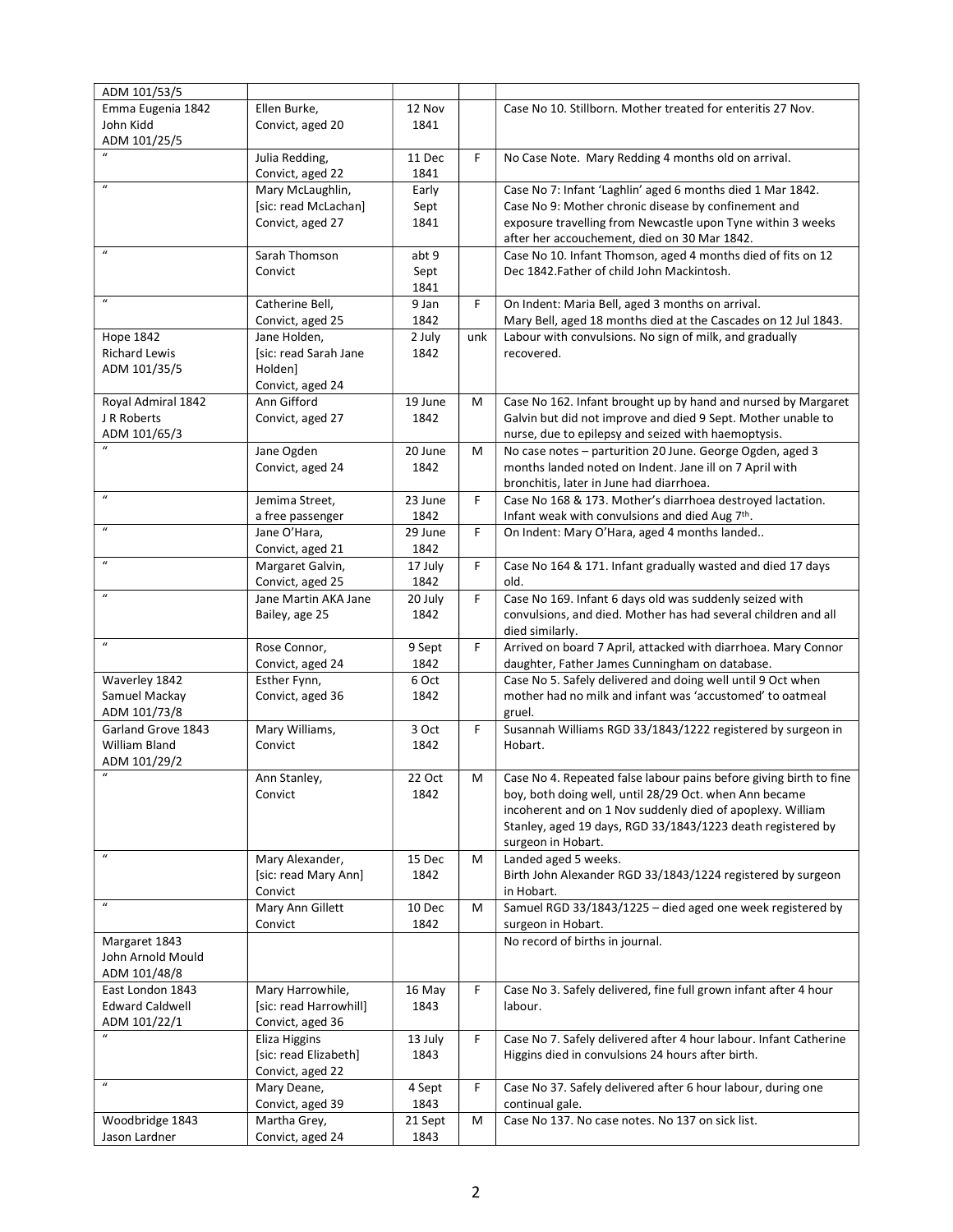| ADM 101/75/3                              |                        |                 |   | Infant Woodbridge Grey aged 12 months died on 28 May 1843                                                                |
|-------------------------------------------|------------------------|-----------------|---|--------------------------------------------------------------------------------------------------------------------------|
| $\overline{u}$                            |                        |                 |   | in Hobart. RGD35/1/2 no 644.                                                                                             |
|                                           | Susan Taylor,          | 23 Sept         |   | Case No 5 & 136. No 136 on sick list. Infant fully grown, but                                                            |
|                                           | Convict, aged 24       | 1843            |   | speedily emaciated and died aged 2 months on 16 Dec 1843.                                                                |
|                                           |                        |                 |   | Mother slept near fore hatchway was weak and insufficient milk,<br>and a nurse was found.                                |
| $\boldsymbol{u}$                          | Sarah Jones,           | 9 Nov           | F | No 138 on sick list. Parturition. Discharged 8 Dec 1843.                                                                 |
|                                           | Convict, aged 20       | 1843            |   |                                                                                                                          |
| $\boldsymbol{u}$                          | Elizabeth Jones,       | 10 Nov          |   | Case No 21, but the note was for Jane Williams, the mother of a                                                          |
|                                           | Convict, aged 19       | 1843            |   | 10 month old child.                                                                                                      |
| Emma Eugenia 1844                         |                        |                 |   | No record of births in journal.                                                                                          |
| John Wilson                               |                        |                 |   |                                                                                                                          |
| ADM 101/38                                |                        |                 |   |                                                                                                                          |
| Greenlaw 1844                             | Mary Mead,             | 24 Mar          | F | No case note.                                                                                                            |
| James Clarke                              | Convict,               | 1844            |   | Birth Margaret Mead RGD33/1/2 1844/344 registered by                                                                     |
| ADM 101/30/3                              |                        |                 |   | surgeon.                                                                                                                 |
|                                           | Margaret Cole,         | 13 Apr          | F | No case note.                                                                                                            |
|                                           | Convict                | 1844            |   | Birth Ann Cole RGD 33/1/2 1844/344 registered by surgeon.                                                                |
| Angelina 1844                             |                        |                 |   | No record of births in journal.                                                                                          |
| JE Ring                                   |                        |                 |   |                                                                                                                          |
| ADM 101/2/9                               |                        |                 |   |                                                                                                                          |
| Tasmania (1) 1844<br><b>Thomas Seaton</b> | Margaret Coates,       | 27 Sept<br>1844 | м | Stillborn. Mother died on 27 Sept 1844. Was sent to Millbank in                                                          |
| ADM 101/71/1                              | Convict, aged 22       |                 |   | good health, but was afraid she would not be allowed to leave                                                            |
|                                           | Bridget Blenkinsop,    | 19 Nov          | м | until after confinement, seasickness weakened her.<br>Put on Sick List 27 Oct threatened with a miscarriage. Parturition |
|                                           | Convict, aged 28       | 1844            |   | 19 Nov. Strong baby, milk copious, both did well.                                                                        |
| Phoebe 1845                               | Alice McQuade,         | 20 Nov          |   | Stillborn, dead from compression.                                                                                        |
| A F Macleroy                              | Convict, aged 40       | 1844            |   |                                                                                                                          |
| ADM 101/59/5                              |                        |                 |   |                                                                                                                          |
|                                           |                        |                 |   |                                                                                                                          |
| $\boldsymbol{u}$                          | Ally Ann Watson        | 29 Dec          |   | No case note.                                                                                                            |
|                                           | Convict, aged 27       | 1844            |   | Mary Watson daughter born at sea                                                                                         |
| $\boldsymbol{u}$                          | Sarah Ward,            | 12 Dec          |   | Case No 7. Abortio - Dead foetus of about 6 months. On 21st                                                              |
|                                           | Convict, aged 26       | 1844            |   | quite well but a little weak and was discharged to duty.                                                                 |
| Tory 1845                                 |                        |                 |   | No record of births in journal.                                                                                          |
| J Sloan                                   |                        |                 |   |                                                                                                                          |
| ADM 101/71/9                              |                        |                 |   |                                                                                                                          |
| Lloyds 1845                               | Unnamed                | unk             | F | General Remarks recorded one case of parturition: a short                                                                |
| Charles K Nutt                            |                        |                 |   | labour and natural presentation a female child born. Indent                                                              |
| ADM 101/43/3                              |                        |                 |   | records of both Mary Ryan and Jane Taylor says 'has an infant'.                                                          |
| Tasmania 1845                             | Mary McArdle,          | 7 Nov           |   | On Sick List, parturition, discharged 20 Nov.                                                                            |
| Jason Lardner                             | [sic: read Sarah]      | 1845            |   |                                                                                                                          |
| ADM 101/71/2<br>Emma Eugenia 1846         | Convict, aged 28       |                 |   | No record of births in journal.                                                                                          |
| John Wilson                               |                        |                 |   |                                                                                                                          |
| ADM 101/25/6                              |                        |                 |   |                                                                                                                          |
| Sea Queen 1846                            | Cathrine Sullivan      | 30 July         |   | Case No 6. Stillborn, labour easy, mother remained tranquil and                                                          |
| Thos Wm Jewell                            | Convict, aged 20       | 1846            |   | composed until 1 <sup>st</sup> Aug. had alarming and fatal symptoms, and                                                 |
| ADM 101/66/10                             |                        |                 |   | died 2 Aug.                                                                                                              |
|                                           |                        |                 |   |                                                                                                                          |
| $\boldsymbol{u}$                          | Ann Jones (2)          | 13 Aug          |   | No case note. Put on Sick List, parturition, discharged 29 Aug                                                           |
|                                           | Convict, aged 19       | 1846            |   | 1846, father of my child G Gibbon.                                                                                       |
|                                           |                        |                 |   | Caroline Jones aged 3 weeks landed                                                                                       |
| Elizabeth & Henry 1847                    | Mary Lane              | 1 Dec           |   | Case No 4. Labour natural and mother's recovery rapid. Infant                                                            |
| <b>Harvey Morris</b>                      | Convict, aged 30       | 1846            |   | healthy and full grown but was cruelly neglected and died on 12                                                          |
| ADM 101/24/7                              |                        |                 |   | Dec 1846.                                                                                                                |
|                                           | Susanna King,          | 6 Dec           |   | Case No 5. Natural labour, infant emaciated appearance left no                                                           |
|                                           | Convict, aged 30       | 1846            |   | hope of life and died within 24 hours of birth. Mother was                                                               |
| Arabian 1847                              |                        | mid Nov         | F | affectionate and even solicitous to nurse Lane's infant.<br>Case No 10. Ten weeks old child Janet Curry died without     |
| Robert Wylie                              | Mary Curry,<br>Convict | 1846            |   | apparent specific disease on 31 Jan 1847.                                                                                |
| ADM 101/4/4                               |                        |                 |   |                                                                                                                          |
| $\boldsymbol{u}$                          | Nancy McIlrath,        | Dec             | F | Case No 11. Catherine Young, 8 weeks old child was born on                                                               |
|                                           | Convict                | 1846            |   | board, but neglected and died 5 Feb. 1847                                                                                |
| Asia V 1847                               |                        |                 |   | No record of births in journal.                                                                                          |
|                                           |                        |                 |   |                                                                                                                          |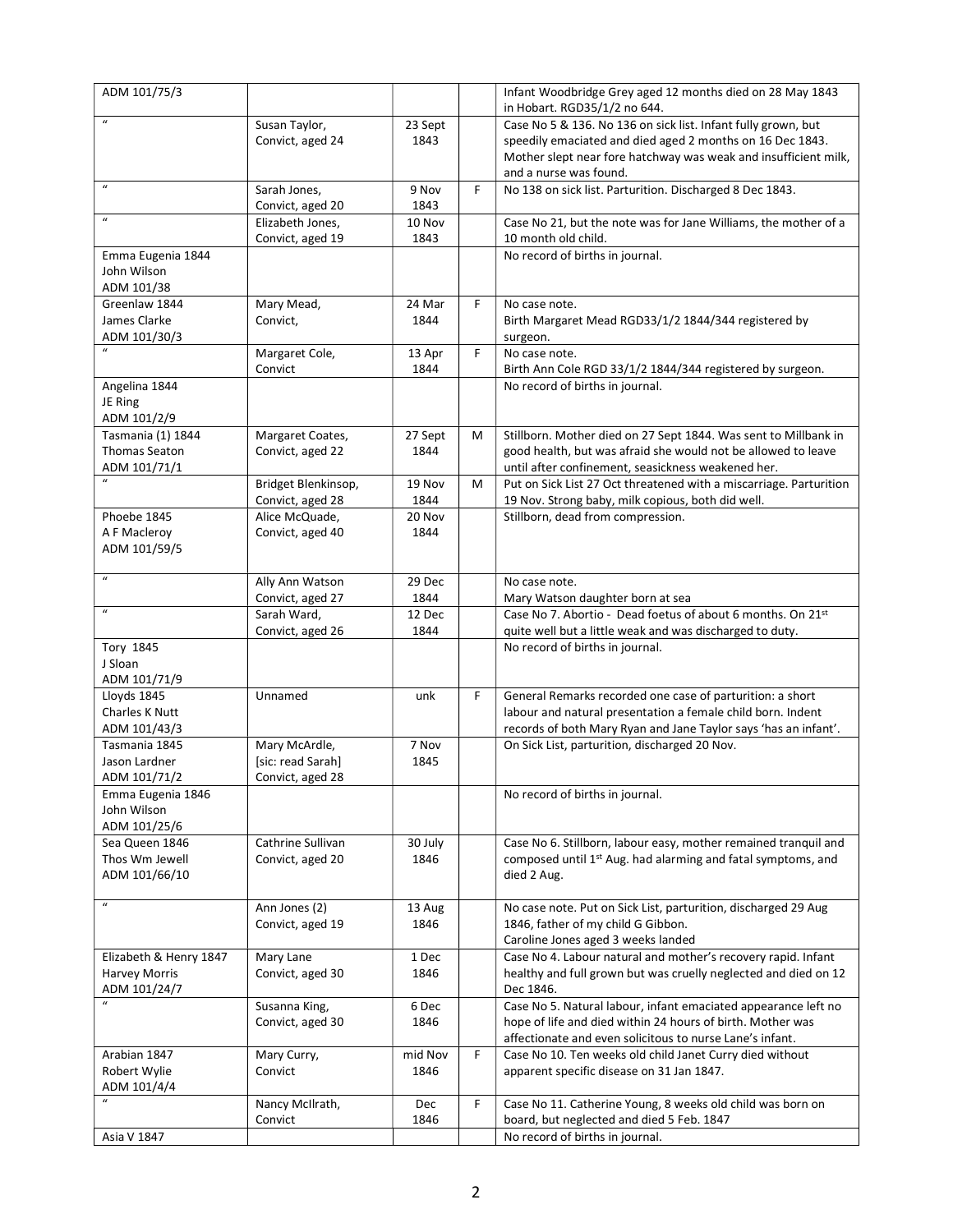| Jason Lardner                     |                                         |                |   |                                                                                                                                       |
|-----------------------------------|-----------------------------------------|----------------|---|---------------------------------------------------------------------------------------------------------------------------------------|
| ADM 101/5/11                      |                                         |                |   |                                                                                                                                       |
| Waverley 1847                     |                                         |                |   | No record of births in journal.                                                                                                       |
| <b>Philip Toms</b>                |                                         |                |   |                                                                                                                                       |
| ADM 101/73/9                      |                                         |                |   |                                                                                                                                       |
| Cadet (2) 1848                    | Elizabeth Boatwright,                   | 2 Nov          |   | On Sick List 2 Nov, parturition, discharged 12 Nov. Does not                                                                          |
| Chas R Kinnear                    | Convict, aged 23                        | 1847           |   | know who is father of her child.                                                                                                      |
| ADM 101/15/2                      |                                         |                |   |                                                                                                                                       |
| John Calvin 1848<br>John W Bowler | Margaret Nolan,<br>[sic: read Elizabeth | 25 Jan<br>1848 | F | Infant Elizabeth Nowlan born the first night of sailing.<br>RGD33/1/3 1848/762 registered by Commander of the ship.                   |
| ADM 101/39/2                      | Nowlanl                                 |                |   |                                                                                                                                       |
|                                   | Bridget Landay,                         | 26 Mar         |   | Stillborn, child unusually large had been dead hours. Mother was                                                                      |
|                                   | [sic: read Lundy]                       | 1848           |   | sent to Colonial Hospital and then to Anson.                                                                                          |
|                                   | Convict, aged 30                        |                |   |                                                                                                                                       |
| $\boldsymbol{\mathcal{U}}$        | Mary McCabe,                            | 13 Apr         | F | On Sick List and no case note. Ann McCabe RGD 33/1/3                                                                                  |
|                                   | Convict, aged 28                        | 1848           |   | 1848/764 registered by the Commander of the ship.                                                                                     |
|                                   | Eliza Tracey,                           | 4 Apr          | м | Small delicate and attenuated, scarcely possessing life, survived                                                                     |
|                                   | Convict, aged 30                        | 1848           |   | three hours. John Tracey RGD 33/1/3 1848/763 registered by                                                                            |
|                                   |                                         |                |   | the Commander of the ship.                                                                                                            |
| Elizabeth & Henry 1848            |                                         |                |   | No record of births in journal.                                                                                                       |
| John Smith                        |                                         |                |   |                                                                                                                                       |
| ADM 101/24/8                      |                                         |                |   |                                                                                                                                       |
| <b>Tory 1848</b>                  |                                         |                |   | No record of births in journal.                                                                                                       |
| Charles Smith<br>ADM 101/71/11    |                                         |                |   |                                                                                                                                       |
| Kinnear 1848                      | Catherine Young,                        | 15 July        | м | Case No 11. Safely delivered. On 2 Aug mother was admitted                                                                            |
| J G Williams                      | Convict, aged 31                        | 1848           |   | into the hospital with a bloody discharge from anus, unable to                                                                        |
| ADM 101/40/6                      |                                         |                |   | be remedied, rapidly became fatal case of coco-colitis and died                                                                       |
|                                   |                                         |                |   | at midnight on 6 <sup>th</sup> Aug. On database Wm died at sea                                                                        |
| $\boldsymbol{u}$                  | Mary Watson or                          | 22 Aug         | M | Case No 17. Safely delivered of a large male child. Mother not so                                                                     |
|                                   | Murray,                                 | 1848           |   | well and returned to hospital in consequence of a fright. Rapidly                                                                     |
|                                   | Convict, aged 30                        |                |   | recovered.                                                                                                                            |
| $\boldsymbol{u}$                  | Bridget Ryan,                           | 24 Sept        |   | Case No 21. Surgeon found a 7 month child and placenta, in the                                                                        |
|                                   | Convict, aged 24                        | 1848           |   | nurse's lap. The child lived but a few hours.                                                                                         |
| Lord Auckland 1849                | Mary Whelan,                            | 17 Oct         |   | Case No 5. The child only survived a few days. Mary was greatly                                                                       |
| John Moody<br>ADM 101/255/1D      | Convict, aged 25                        | 1848           |   | frightened by prospect of death. The surgeon read a prayer and<br>stayed with her, until she fell into a quiet state and died 28 Oct. |
| $\boldsymbol{u}$                  | Ann Nelson,                             | 12 Dec         | м | James Wilson died at Dynnyrne Nursery 23 Jan 1849, CON40-1-                                                                           |
|                                   | Convict,                                | 1848           |   | 20.                                                                                                                                   |
| $\boldsymbol{u}$                  | Mary Murphy,                            | 17 Dec         | F | On Sick List, Cath. Lee, lived 2 weeks, was suddenly seized with                                                                      |
|                                   | Convict, aged 23                        | 1848           |   | convulsions and expired before surgeon could get down to the                                                                          |
|                                   |                                         |                |   | hospital.                                                                                                                             |
| $\boldsymbol{u}$                  | Mary Greer,                             | $9$ Jan        | M | On Sick List, no case note. Robert Greer baptised at Cascades                                                                         |
|                                   | Convict, aged 31                        | 1849           |   | and died in the Convict Nursery 12 Feb 1849.                                                                                          |
| <b>Cadet 1849</b>                 | Mary Hughes,                            | 23 Nov         |   | A peculiar case of cholera and parturition. Mary died 23 Nov. of                                                                      |
| J C Bowman                        | Convict, aged 38                        | 1848           |   | cholera. (alive or dead was written in the margin of her case                                                                         |
| ADM 101/15/3<br>Maria II 1849     | Maria Rutledge,                         | 9 July         | м | note and appeared to relate to infant)<br>Case No 17. Rupture of the perineum in parturition, infant given                            |
| <b>Edward Nolloth</b>             | Convict, aged 36                        | 1849           |   | to nurse and died on 17th. Mother was sent to Colonial Hospital.                                                                      |
| ADM 101/49/3                      |                                         |                |   |                                                                                                                                       |
| Stately 1849                      |                                         |                |   | No record of births in journal.                                                                                                       |
| J W Elliott                       |                                         |                |   |                                                                                                                                       |
| ADM 10169/5                       |                                         |                |   |                                                                                                                                       |
| Australasia 1849                  | Mary Murphy,                            | 14 Sept        | M | Premature, lived 18 days. Mother was discharged to the Anson                                                                          |
| Alexander Kilroy                  | Convict, aged 36                        | 1849           |   | 3rd Oct.                                                                                                                              |
| ADM 101/6/9                       |                                         |                |   |                                                                                                                                       |
| St Vincent 1850                   |                                         |                |   | General Remarks recorded that two births occurred during the                                                                          |
| Samuel Donnelly                   |                                         |                |   | voyage, and both were favourable.                                                                                                     |
| ADM 101/66/2                      |                                         | Dec 49/        | F |                                                                                                                                       |
|                                   | Hannah Barrett<br>Convict               | Jan 1850       |   | No case note. A Mary Ann Barrett died at Dynnyrne Nursery on<br>11 July 1850, CON 41-1-25                                             |
|                                   | Elizabeth Richardson                    | Feb 1850       | F | No case note. Maria Richardson died of scurvy aged three                                                                              |
|                                   | Convict, aged 32                        |                |   | months at Dyrnnyrne Nursery on 17 May 1850, RGD35/1/3 no                                                                              |
|                                   |                                         |                |   | 179.                                                                                                                                  |
| Earl Grey 1850                    |                                         |                |   | No record of births in journal.                                                                                                       |